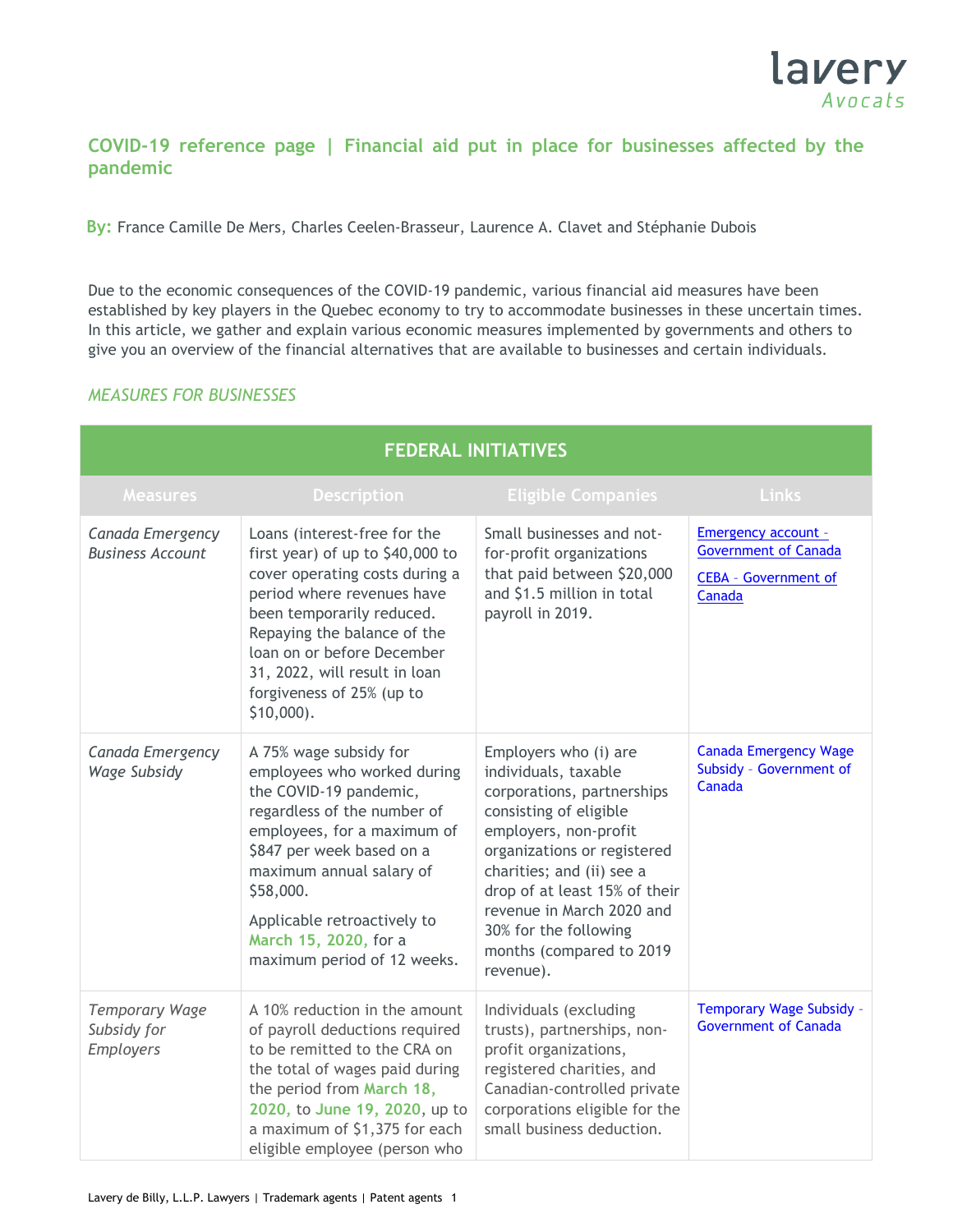|                                                                   | is employed in Canada) and<br>\$25,000 per employer.                                                                                                                                                                                                                                                                                                                                                         |                                                                                                                                                                                                                                                                                                                                                    |                                                                                                                                                       |
|-------------------------------------------------------------------|--------------------------------------------------------------------------------------------------------------------------------------------------------------------------------------------------------------------------------------------------------------------------------------------------------------------------------------------------------------------------------------------------------------|----------------------------------------------------------------------------------------------------------------------------------------------------------------------------------------------------------------------------------------------------------------------------------------------------------------------------------------------------|-------------------------------------------------------------------------------------------------------------------------------------------------------|
| Canada Emergency<br>Commercial Rent<br>Assistance                 | Reduction of rent for small<br>businesses by 75% for April,<br>May and June through loans<br>qualifying<br>and<br>to<br>grants<br>οf<br>mortgaged<br>owners<br>commercial property.<br>More details will be available<br>in the coming weeks.                                                                                                                                                                | Small businesses with a<br>monthly rent of less than<br>\$50,000;<br>Charities;<br>Non-profit organizations;<br>who<br>have<br>temporarily<br>suspended their activities<br>pre-COVID-19<br>whose<br>or a<br>revenues have decreased<br>by at least 70%.<br>*Note that building owners<br>also have eligibility criteria<br>to meet.               | CECRA -<br>Government of Canada<br><b>CECRA</b><br>Canada<br>$\overline{\phantom{a}}$<br>Mortgage and Housing<br>Corporation                          |
| <b>Business Credit</b><br><b>Availability Program</b><br>("BCAP") | Loans provided by Export<br>Development Canada ("EDC")<br>and the Business Development<br>Bank of Canada ("BDC"),<br>reaching up to \$6.25 million.<br>EDC and the BDC will<br>intervene when the needs of<br>businesses exceed the capacity<br>of the financial institutions<br>with whom they do business.<br><b>Available since March</b><br>13, 2020, and programs rolled<br>out towards mid-April 2020. | Businesses in compliance<br>with the law.                                                                                                                                                                                                                                                                                                          | <b>Business Credit</b><br><b>Availability Program</b><br>(BCAP) - Government of<br>Canada<br><b>Statement regarding</b><br>eligibility criteria - BDC |
| <b>Work-Sharing</b><br>Program extended                           | (A) The maximum duration of<br>Work-Sharing agreements has<br>been extended by 38 weeks<br>(total: 76 weeks)<br>(B) The waiting period has<br>been waived<br>(C) Recovery Plan<br>requirements have been eased<br>In effect from March 15,<br>2020, to March 14, 2021.                                                                                                                                       | Private businesses,<br>publicly-held companies<br>and not-for-profit<br>organizations that already<br>have Work-Sharing<br>agreements and have<br>experienced a slowdown of<br>approximately 10% recently<br>due to the COVID-19<br>pandemic, directly or<br>indirectly.<br>*Special measures for the<br>forestry and steel and<br>aluminum sector | <b>Work-Sharing Program -</b><br><b>Government of Canada</b><br><b>Work-Sharing Applicant</b><br>guide - Government of<br>Canada                      |
| Amendments to<br>mortgage insurance<br>eligibility criteria       | Amendments to mortgage<br>insurance eligibility criteria<br>through the Canadian<br>Mortgage and Housing<br>Corporation and the Insured<br>Mortgage Purchase Program.                                                                                                                                                                                                                                        | Companies with low loan-<br>to-value mortgages funded<br>before March 20, 2020,<br>(i) with a maximum<br>amortization term up to 30<br>years commencing from<br>when the loan was funded                                                                                                                                                           | <b>Additional measures -</b><br><b>Department of Finance</b><br>Canada                                                                                |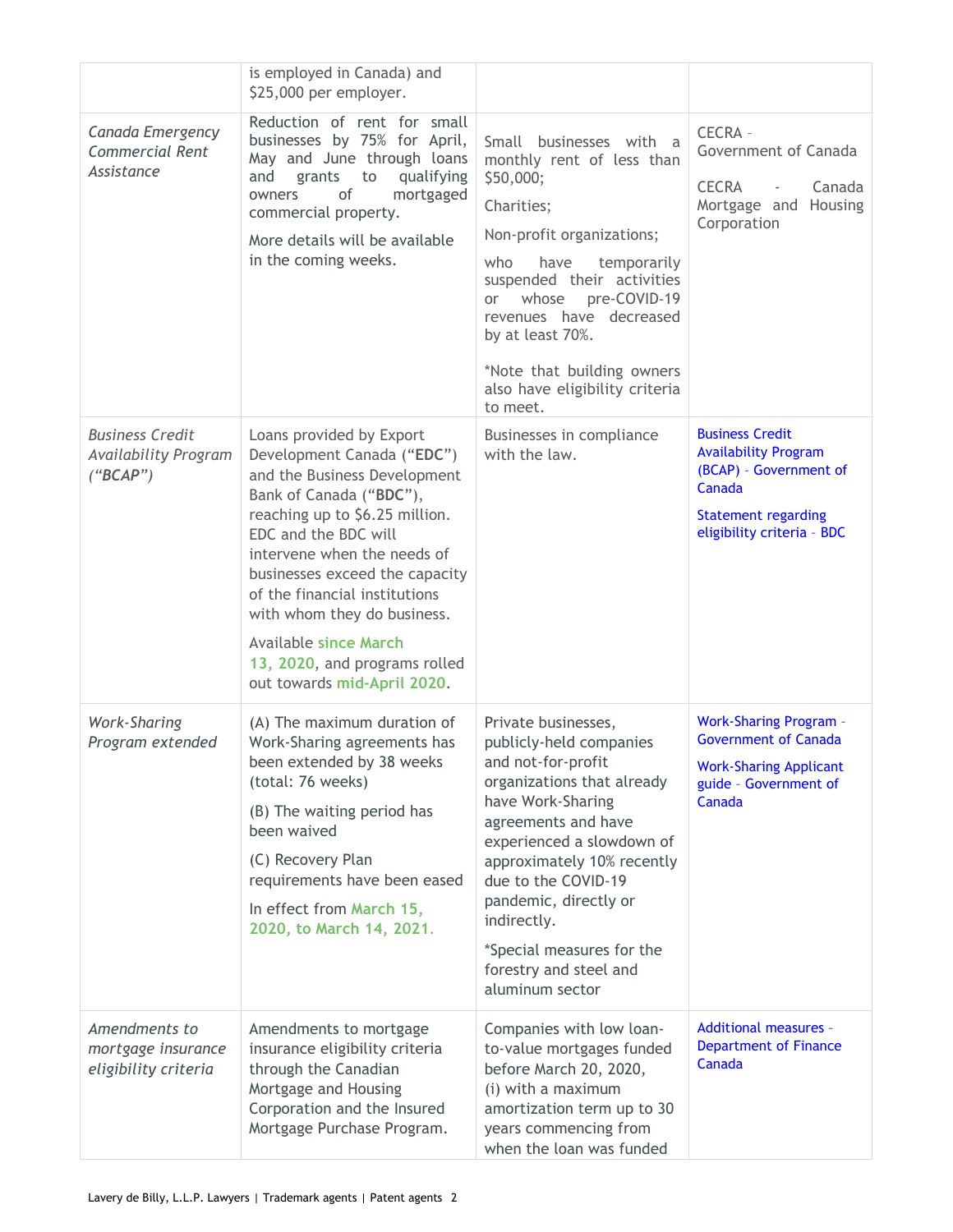|                                                                                          | In effect from March 24,<br>2020, to December 31, 2020.                                                                                                                                                    | or (ii) whose purpose<br>includes the purchase of a<br>property, subsequent<br>renewal of such a loan, or<br>refinancing.        |                                                                                                                                                         |
|------------------------------------------------------------------------------------------|------------------------------------------------------------------------------------------------------------------------------------------------------------------------------------------------------------|----------------------------------------------------------------------------------------------------------------------------------|---------------------------------------------------------------------------------------------------------------------------------------------------------|
| Support for farmers<br>and agri-food<br><b>businesses</b>                                | Enhancing the financial<br>assistance offered by Farm<br>Credit Canada, which will<br>allow for an additional lending<br>capacity of \$5 billion.                                                          | Farmers, food processors<br>and agri-food businesses<br>that are already eligible for<br>loans offered by Farm<br>Credit Canada. | Support for farmers and<br>agri-food businesses:<br>News release from the<br><b>Prime Minister</b><br>Lending capacity increase<br>- Farm Credit Canada |
| Support for<br>cultural, heritage<br>and sport<br>organizations                          | Injection of \$500,000,000<br>through the establishment<br>of the COVID-19<br><b>Emergency Support Fund</b><br>administered by Canadian<br>Heritage.<br>More details to follow.                            | Canadian cultural, heritage<br>and sport organizations.                                                                          | <b>New Support to Protect</b><br>Canadian Jobs -<br><b>Department of Finance</b><br>Canada                                                              |
| Support for<br>entrepreneurs,<br>innovators and pre-<br>revenue companies                | (A) Injection of<br>\$20,100,000 for loans<br>through Futurpreneur.<br>(B) Investment of<br>\$250,000,000 under the<br><b>Industrial Research</b><br>Assistance Program (IRAP).<br>More details to follow. | Innovative companies that<br>do not yet have revenue or<br>are in the early stages of<br>development.                            | <b>New Support to Protect</b><br>Canadian Jobs -<br><b>Department of Finance</b><br>Canada                                                              |
| Canadian<br>Seafood<br><b>Stabilization Fund</b>                                         | \$6,250,000 in financial<br>assistance, particularly in<br>the form of short-term<br>financing.<br>More details to follow.                                                                                 | Fish and seafood processing<br>industry.                                                                                         | Canadian<br>Seafood<br><b>Stabilization</b><br>Fund<br>Fisheries and<br><b>Oceans</b><br>Canada                                                         |
| Increased flexibility<br>for filing and paying<br>income taxes                           | The Canada Revenue Agency<br>has deferred the deadline for<br>paying taxes and instalment<br>payments from March 18,<br>2020, to September 1, 2020.                                                        | Applies to all businesses in<br>Canada.                                                                                          | <b>Flexibility for filing taxes</b><br>- Government of Canada                                                                                           |
| Canada Economic<br>Development<br>("CED") defers<br>payments and offers<br>more flexible | Three-month deferral of all<br>payments to CED and the<br>possibility of more flexible<br>arrangements.<br>In effect starting April                                                                        | Quebec companies that are<br>already CED clients and are<br>affected by the COVID-19<br>situation.                               | <b>CED support for affected</b><br>Quebec businesses -<br><b>Government of Canada</b>                                                                   |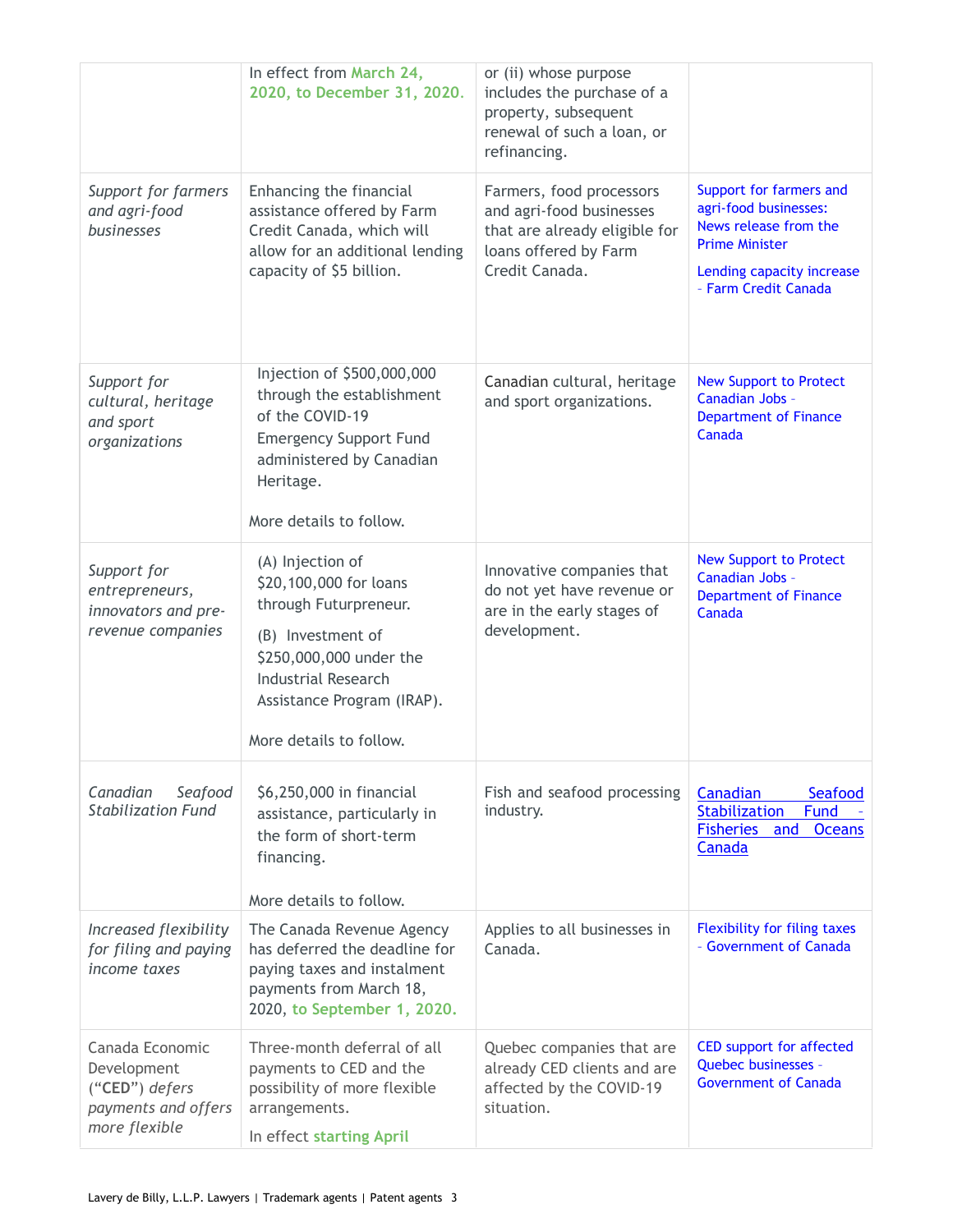| arrangements                               | 1, 2020.                                                                                                              |                                                                                                     |                                                                                 |
|--------------------------------------------|-----------------------------------------------------------------------------------------------------------------------|-----------------------------------------------------------------------------------------------------|---------------------------------------------------------------------------------|
| remittance and<br>customs duty<br>payments | Deferral of sales $tax$ GST/HST payments and<br>customs duties due by the end<br>of May deferred to June<br>30, 2020. | Applies to all companies<br>required to pay GST/HST or<br>customs duties in March,<br>April or May. | Deferral of GST/HST<br>payments and customs<br>duties - Government of<br>Canada |

| <b>PROVINCIAL INITIATIVES</b>                                                                                           |                                                                                                                                                                                                                                                                                                                              |                                                                                                                                                                                                                                                                                                                                                                                                                                                                |                                                                                                                          |
|-------------------------------------------------------------------------------------------------------------------------|------------------------------------------------------------------------------------------------------------------------------------------------------------------------------------------------------------------------------------------------------------------------------------------------------------------------------|----------------------------------------------------------------------------------------------------------------------------------------------------------------------------------------------------------------------------------------------------------------------------------------------------------------------------------------------------------------------------------------------------------------------------------------------------------------|--------------------------------------------------------------------------------------------------------------------------|
| <b>Measures</b>                                                                                                         | <b>Description</b>                                                                                                                                                                                                                                                                                                           | <b>Eligible Companies</b>                                                                                                                                                                                                                                                                                                                                                                                                                                      | Links                                                                                                                    |
| Emergency aid for<br>small and medium-<br>sized businesses                                                              | Loan or loan guarantee of up<br>to \$50,000 in order to mitigate<br>the lack of liquidity caused by:<br>(a) A substantial reduction or<br>cessation of the ability to<br>deliver products (goods or<br>services) or merchandise; or<br>(b) a problem with the supply<br>of raw materials or products<br>(goods or services). | Companies that (i) have<br>been operating in Quebec<br>for at least one year; (ii)<br>are temporarily closed, in<br>of<br>closing<br>danger<br><b>or</b><br>showing early signs of being<br>in danger of closing; (iii)<br>are trying to maintain,<br>consolidate<br>relaunch<br><b>or</b><br>their operations; (iv) have<br>demonstrated a cause and<br>effect relationship between<br>their financial or operating<br>problems and the COVID-19<br>pandemic. | <b>Emergency aid for SMEs -</b><br><b>Government of Quebec</b>                                                           |
| More flexible<br>measures for loans<br>granted by the<br><b>Fonds locaux</b><br>d'investissement                        | A three-month deferral of<br>capital and interest repayment<br>on loans granted by the Fonds<br>locaux d'investissement. The<br>interest accumulated during<br>this deferral will be added to<br>the balance of the loan.                                                                                                    | Companies that have<br>secured a loan through a<br>Fonds local<br>d'investissement.                                                                                                                                                                                                                                                                                                                                                                            | <b>Fonds locaux</b><br>d'investissement -<br>Ministère de l'Économie<br>et de l'Innovation                               |
| Credit for employers<br>for contributions to<br>the Health Services<br>Fund in respect of<br>employees on paid<br>leave | Credit equivalent to the<br><b>Health Services Fund</b><br>contributions paid by an<br>employer in respect of<br>wages paid to certain<br>employees on paid leave.<br>Applicable<br>retroactively<br>to<br>15,<br>2020,<br>March<br>for<br>a<br>maximum period of 12 weeks.                                                  | Businesses benefiting from<br>Canada<br>Emergency<br>the<br>Wage Subsidy (CEWS)                                                                                                                                                                                                                                                                                                                                                                                | Information<br><b>Bulletin</b><br>2020-7<br><b>Finances</b><br>$\bar{a}$<br>Québec                                       |
| Emergency aid for<br>private institutions<br>for the elderly                                                            | \$40 million for certified<br>private residences and \$20<br>million for private unfunded<br>CHSLD <sub>s</sub> .                                                                                                                                                                                                            | Certified private residences<br>and private unfunded<br>CHSLDs.                                                                                                                                                                                                                                                                                                                                                                                                | <b>Emergency financial aid</b><br>for institutions for<br>vulnerable individuals and<br>the elderly - Services<br>Québec |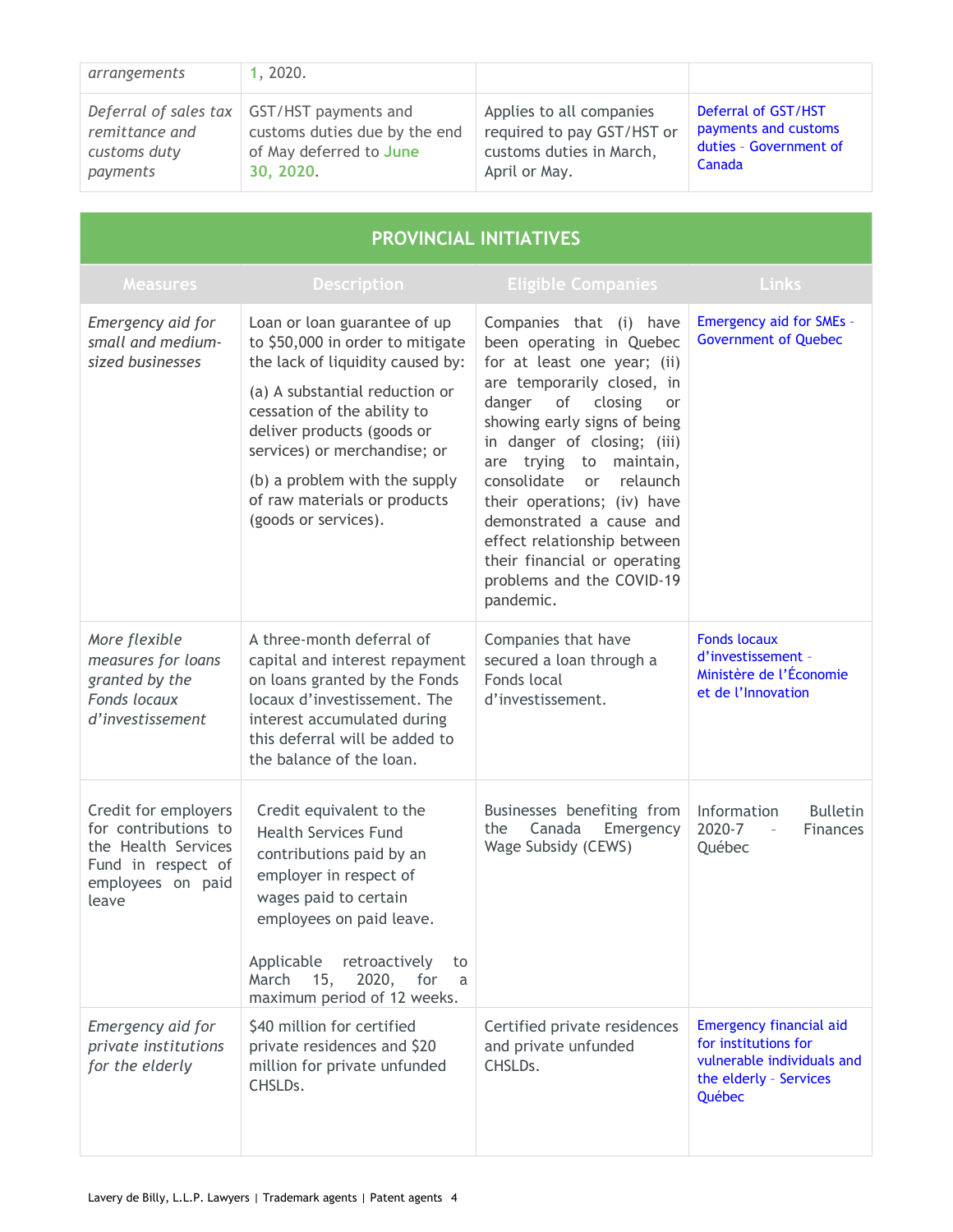| <b>Flexibility measures</b><br>for businesses<br>established by<br>Revenu Québec | Revenu Québec has deferred<br>the deadline for paying taxes<br>and instalment payments from<br>March 17, 2020, to August<br>31, 2020.                                                                                                                                                                                                                                                                                                                                                                           | Applies to all businesses in<br>Quebec.                                                                                                                                                                                                                        | <b>Flexibility measures -</b><br>Revenu Québec<br><b>Information Bulletin 2020-</b><br>$\overline{\mathbf{4}}$ |
|----------------------------------------------------------------------------------|-----------------------------------------------------------------------------------------------------------------------------------------------------------------------------------------------------------------------------------------------------------------------------------------------------------------------------------------------------------------------------------------------------------------------------------------------------------------------------------------------------------------|----------------------------------------------------------------------------------------------------------------------------------------------------------------------------------------------------------------------------------------------------------------|----------------------------------------------------------------------------------------------------------------|
| <b>Extension of</b><br>deadline for<br>remitting the tax on<br>lodging           | Extension of deadline for<br>remitting the tax on lodging<br>for the first quarter of 2020,<br>from April 30, 2020, to July 31,<br>2020.                                                                                                                                                                                                                                                                                                                                                                        | Blanket application for all<br>businesses registered for<br>the tax on lodging.                                                                                                                                                                                | <b>Extension of deadline for</b><br>remitting the tax on<br>lodging - Finances Québec                          |
| Concerted action to<br>maintain<br>employment<br>program (PACME-<br>COVID-19)    | Reimbursement of eligible<br>expenses for companies'<br>training projects, up to:<br>- 100% of expenses costing<br>\$100,000 or less;<br>- 50% of expenses costing<br>between \$100,000 and<br>\$500,000.<br>Eligible expenses are (a) the<br>reimbursement of salaries,<br>which will vary depending on<br>the other aid the company is<br>receiving, and (b), the<br>reimbursement of 100% of<br>training expenses and human<br>resources management costs.<br>Projects accepted until<br>September 30, 2020. | Employers, self-employed<br>workers, employer and<br>employee associations,<br>professional and workers'<br>associations, collective<br>promoters, cooperatives,<br>social economy enterprises,<br>non-profit organizations<br>and community<br>organizations. | PACME-COVID-19 -<br><b>Government of Quebec</b>                                                                |
| Festivals<br>and<br>Tourism<br>Events<br>Financial Assistance<br>Program         | Funding<br>festivals<br>for<br>and<br>tourism<br>will<br>events<br>be<br>maintained for the 2020-2021<br>summer/fall<br>period,<br>in.<br>accordance with the Festivals<br>and Tourism Events Financial<br>Assistance Program, whether<br>or not their activities are<br>maintained.                                                                                                                                                                                                                            | Businesses benefiting from<br>the Festivals and Tourism<br>Events Financial Assistance<br>Program.                                                                                                                                                             | Tenue de festivals et<br>d'événements - Ministère<br>du Tourisme (French only)                                 |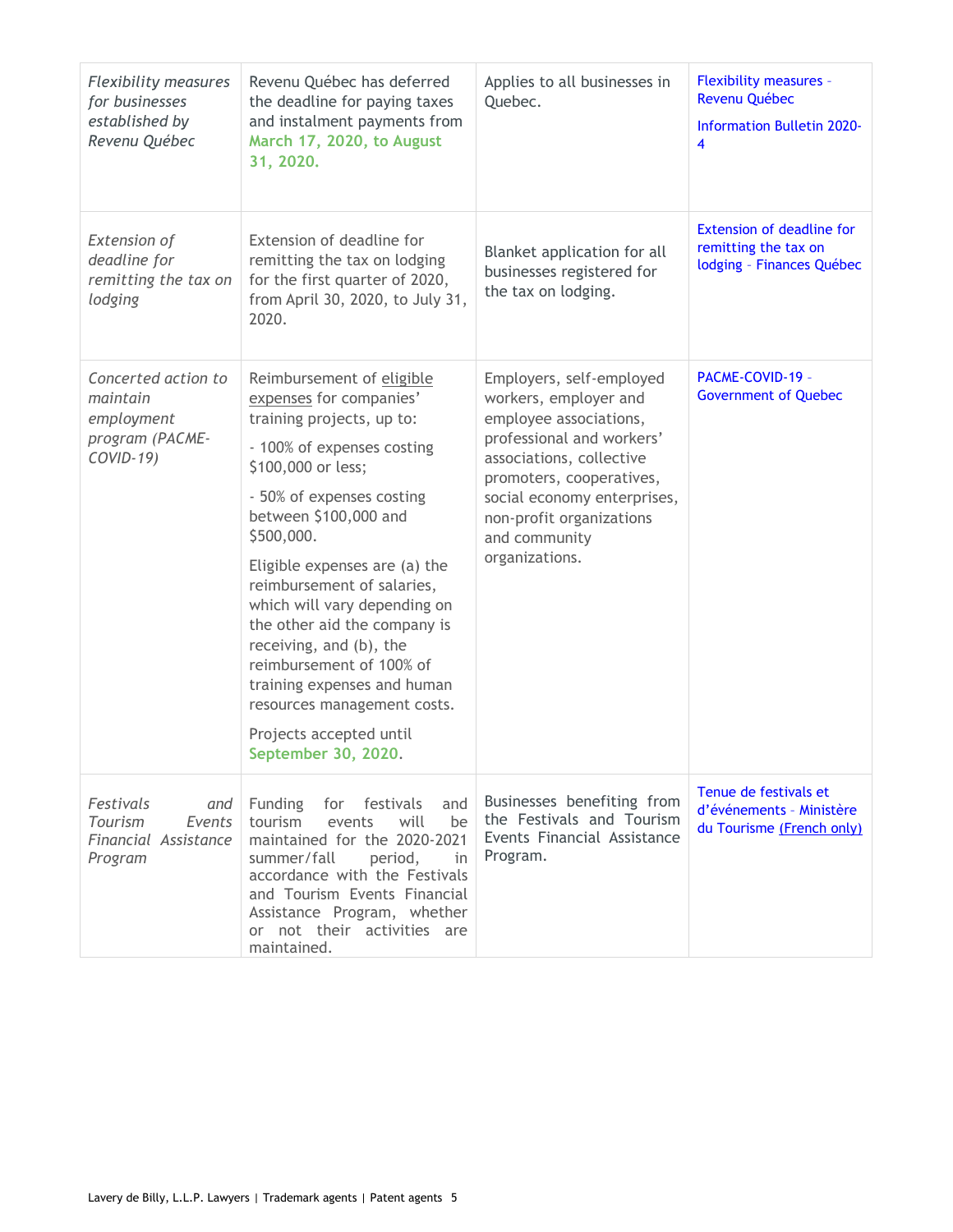# **VILLE DE MONTRÉAL INITIATIVES**

| <b>Measures</b>                                                                      | <b>Descriptions</b>                                                                                                                                                                                                                                                                                                                                 | <b>Eligible Companies</b>                                                                                                                                                                    | <b>Links</b>                                                                                                                                                  |
|--------------------------------------------------------------------------------------|-----------------------------------------------------------------------------------------------------------------------------------------------------------------------------------------------------------------------------------------------------------------------------------------------------------------------------------------------------|----------------------------------------------------------------------------------------------------------------------------------------------------------------------------------------------|---------------------------------------------------------------------------------------------------------------------------------------------------------------|
| Additional<br>emergency aid                                                          | \$5 million in emergency aid<br>with the goal of supporting the<br>most fragile sectors in the<br>short term.<br>In effect since March 19,<br>2020.                                                                                                                                                                                                 | Companies working in<br>retail, the social economy<br>sector, and the creative,<br>cultural and tourism<br>industries.                                                                       | Support measures for<br>Montréal businesses - Ville<br>de Montréal<br>Details regarding support<br>measures for Montréal<br>businesses - Ville de<br>Montréal |
| Deferral of<br>municipal tax<br>payments                                             | Deferral of the second<br>municipal tax instalment<br>payment to July 2, 2020.                                                                                                                                                                                                                                                                      | Property owners in<br>Montréal.                                                                                                                                                              | Tax payment deferral -<br>Ville de Montréal                                                                                                                   |
| Six-month<br>moratorium on<br>capital and interest<br>repayment by PME<br><b>MTL</b> | Automatic six-month<br>moratorium on capital and<br>interest repayment of loans<br>from the Fonds PME MTL, the<br>Fonds Locaux de Solidarité and<br>the Fonds de<br>commercialisation des<br>innovations.<br>The Ville de Montréal has<br>committed to paying the<br>interest incurred during the<br>moratorium, which will total<br>\$1.3 million. | Private companies and<br>social economy enterprises<br>that have loans from the<br>Fonds PME MTL, the Fonds<br>Locaux de Solidarité or the<br>Fonds de commercialisation<br>des innovations. | <b>Moratorium - PME MTL</b><br>Support measures for<br>Montréal businesses - Ville<br>de Montréal                                                             |

## **OTHER INITIATIVES**

| <b>Measures</b>                          | <b>Descriptions</b>                                                                                                                                                                                                                                                                                                                                                                       | <b>Eligible Companies</b>                                                                                                                                                     | <b>Links</b>                                                                         |
|------------------------------------------|-------------------------------------------------------------------------------------------------------------------------------------------------------------------------------------------------------------------------------------------------------------------------------------------------------------------------------------------------------------------------------------------|-------------------------------------------------------------------------------------------------------------------------------------------------------------------------------|--------------------------------------------------------------------------------------|
| <b>Additional BCAP</b><br>measures - BDC | (A) Working capital loans of up<br>to \$2 million with flexible<br>terms and payment<br>postponements for up to six<br>months<br>(B) Reduced rates on new<br>eligible loans<br>(C) Postponement of principal<br>payments for up to six months,<br>free of charge, for existing<br>clients with a total loan<br>commitment of \$1 million or<br>less<br>Available since March 18,<br>2020. | Solvent Canadian<br>companies whose business<br>models were viable before<br>the effects of COVID-19 and<br>whose activities fall within<br>the mandate of EDC or the<br>BDC. | <b>Additional measures -</b><br><b>Business Development</b><br><b>Bank of Canada</b> |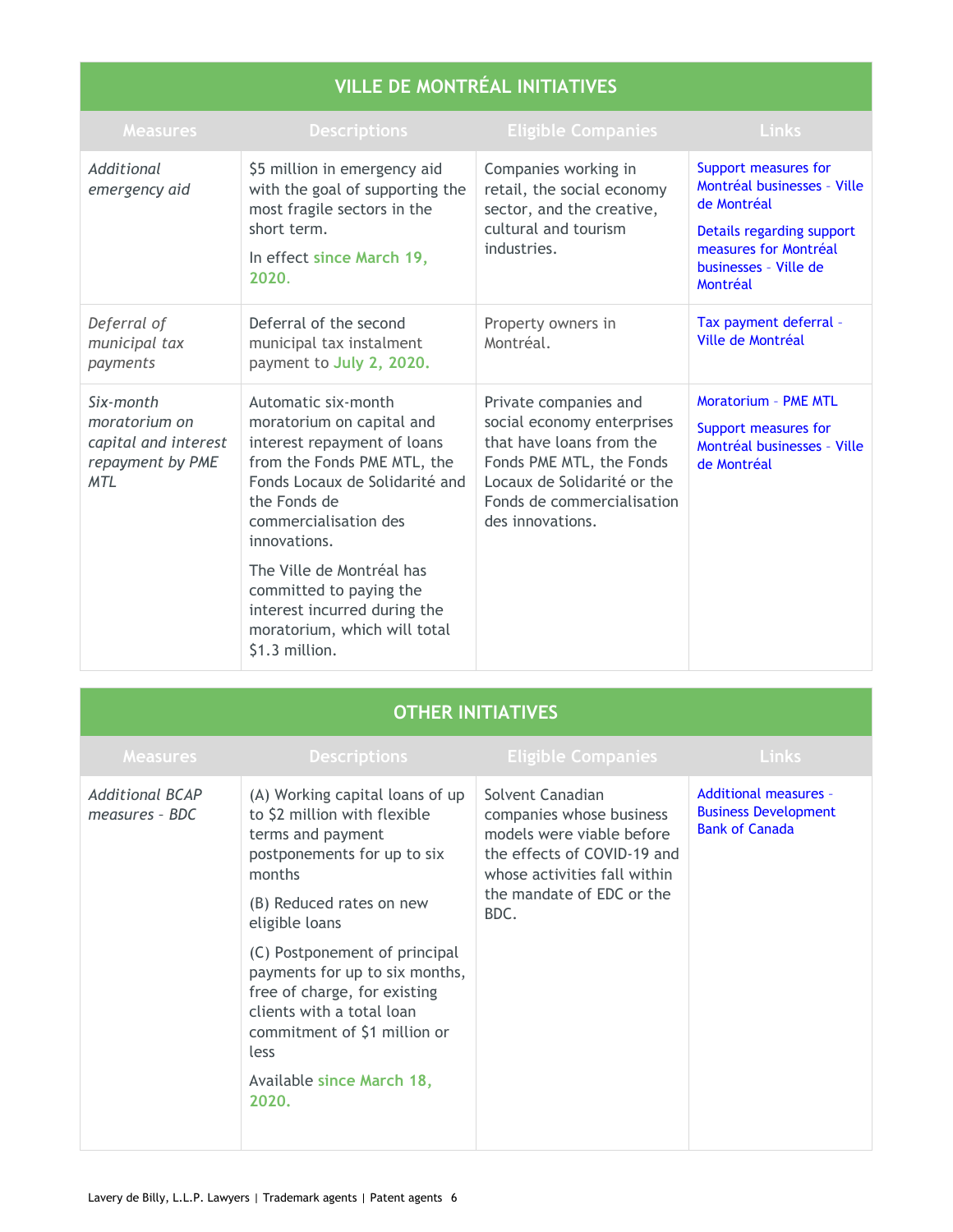| <b>BDC Capital Bridge</b><br><b>Financing Program</b>                                     | Investments in the form of<br>convertible notes matching<br>those made by qualified<br>existing and/or new investors<br>as part of current financing<br>rounds, made in companies<br>eligible for the program.                                                                                                                                                                                                                 | Canadian companies<br>backed by qualified venture<br>capital firms that have<br>raised at least \$500,000 in<br>external capital and are<br>specifically impacted by<br>COVID-19. | <b>BDC Capital Bridge</b><br><b>Financing Program</b>                                                                                                                                    |
|-------------------------------------------------------------------------------------------|--------------------------------------------------------------------------------------------------------------------------------------------------------------------------------------------------------------------------------------------------------------------------------------------------------------------------------------------------------------------------------------------------------------------------------|-----------------------------------------------------------------------------------------------------------------------------------------------------------------------------------|------------------------------------------------------------------------------------------------------------------------------------------------------------------------------------------|
| Concerted<br>temporary action<br>program for<br>businesses (PACTE)                        | Emergency funding of at least<br>\$50,000 through a loan<br>guarantee or a loan from<br>Investissement Québec.                                                                                                                                                                                                                                                                                                                 | Companies operating in<br>Quebec, with the exception<br>of certain sectors.                                                                                                       | <b>PACTE - Investissement</b><br>Québec                                                                                                                                                  |
| <b>CNESST</b> flexibility<br>measures                                                     | (A) Payment of the Statement<br>of Account for CNESST<br>contributions deferred to<br>August 31, 2020.<br>(B) Deadline for filing the 2019<br>Statement of Wages deferred<br>to June 1, 2020.<br>(C) Enforcement of orders has<br>been suspended, is being<br>limited to cases of force<br>majeure or has been<br>interrupted.                                                                                                 | Employers subject to the<br>CNESST.                                                                                                                                               | <b>Flexibility measures -</b><br><b>CNESST</b>                                                                                                                                           |
| Envelope for<br>Quebec companies<br>from the Caisse de<br>dépôt et placement<br>du Québec | \$4 billion to support Quebec<br>companies temporarily<br>affected by COVID-19.<br>Available since March 30,<br>2020.                                                                                                                                                                                                                                                                                                          | Companies that (i) were<br>profitable before the crisis,<br>(ii) have a promising growth<br>outlook in their sector and<br>(iii) are seeking \$5 million<br>or more in financing. | <b>News Release COVID-19 -</b><br>Caisse de dépôt et<br>placement du Québec                                                                                                              |
| Support for<br>businesses from the<br>Fonds de solidarité<br>FTQ                          | Deferral of capital and interest<br>payments for current loans for<br>a period of six months.                                                                                                                                                                                                                                                                                                                                  | Businesses that are part of<br>the Fonds de solidarité FTQ<br>portfolio.                                                                                                          | Support for businesses -<br>Fonds de solidarité FTQ                                                                                                                                      |
| Support for<br>agricultural<br>producers from La<br>Financière agricole<br>du Québec      | (A) Six-month moratorium on<br>loan repayments - upon<br>request<br>(B) Interim AgriStability<br>payments are available<br>(C) Notices of assessment for<br>the Farm Income Stabilization<br>Insurance Program are<br>deferred to July 1, 2020<br>(D) Deadline to enrol in the<br>Crop Insurance Program is<br>extended from April 30, 2020,<br>to May 21, 2020<br>(E) Notices of assessment for<br>the Crop Insurance Program | Quebec agricultural<br>producers                                                                                                                                                  | New measures to support<br>agricultural producers -<br>La Financière agricole du<br>Québec<br>New measures to support<br>agricultural producers -<br>La Financière agricole du<br>Québec |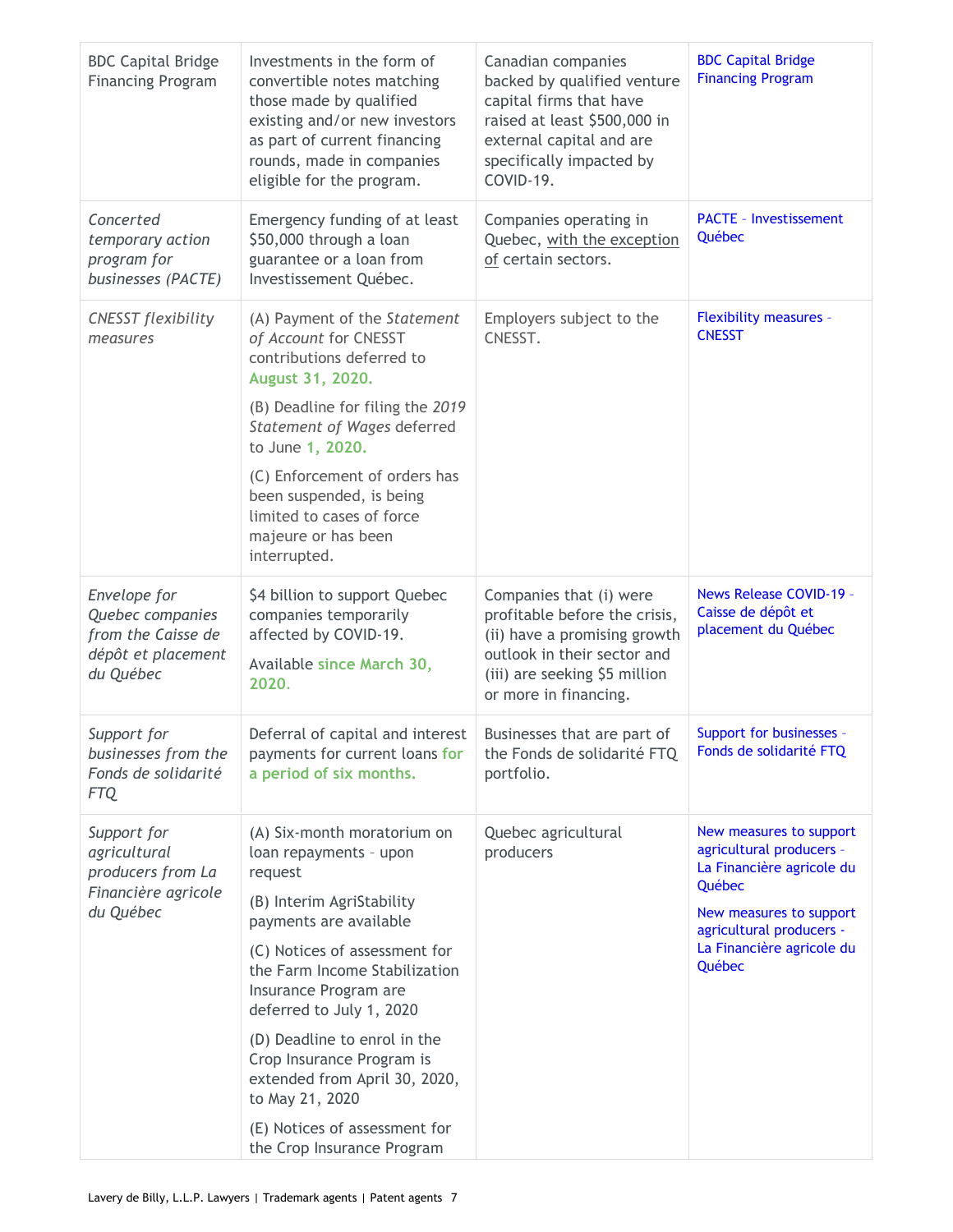|                                                                                                     | are deferred from June 1,<br>2020, to July 1, 2020<br>$(F)$ Loan of up to \$50,000 to<br>support cash flow needs for<br>agricultural businesses<br>(G) Earlier investment grant<br>payments, moved from June 1,<br>2020, to May 1, 2020<br>(H) Deadline to apply for the<br>Agristability Program extended<br>from April 30, 2020,<br>to July 3, 2020 |                                                                                                                                                                                                                                                                  |                                              |
|-----------------------------------------------------------------------------------------------------|-------------------------------------------------------------------------------------------------------------------------------------------------------------------------------------------------------------------------------------------------------------------------------------------------------------------------------------------------------|------------------------------------------------------------------------------------------------------------------------------------------------------------------------------------------------------------------------------------------------------------------|----------------------------------------------|
| COVID-19 Loan from<br>the Développement<br>économique de<br>l'agglomération de<br>Longueuil ("DEL") | Financial aid for working<br>capital in the form of a 12-<br>month term loan with the<br>possibility of refinancing,<br>\$25,000 minimum and<br>\$100,000 maximum.                                                                                                                                                                                    | Companies that (i) are<br>legally constituted, (ii)<br>operate or intend to<br>operate on DEL territory,<br>and (iii) operate in an<br>eligible sector and offer<br>value-added products or<br>services aimed at<br>companies (B2B).<br>*Other conditions apply. | COVID-19 Loan - DEL                          |
| Fondaction<br>allocates \$40<br>million to SMEs in<br>the agri-food<br>industry                     | Fondaction will allocate \$40<br>million to Quebec SMEs in the<br>agri-food industry.<br>Furthermore, Fondaction is<br>making its funding more<br>flexible for companies in the<br>industry that need<br>development capital for<br>projects of \$500,000 and<br>more.                                                                                | Quebec companies in the<br>agri-food industry that (i)<br>were profitable before the<br>crisis, (ii) have a promising<br>growth outlook and (iii)<br>have a solid management<br>team.                                                                            | \$40 million for SMEs -<br><b>Fondaction</b> |
| Three-month<br>deferral for<br>Fondaction<br>payments                                               | Payment of loans, capital and<br>interest deferred for three<br>months for all companies<br>directly funded by Fondaction.                                                                                                                                                                                                                            | Companies that currently<br>have a Fondaction loan.                                                                                                                                                                                                              | Payment deferral -<br><b>Fondaction</b>      |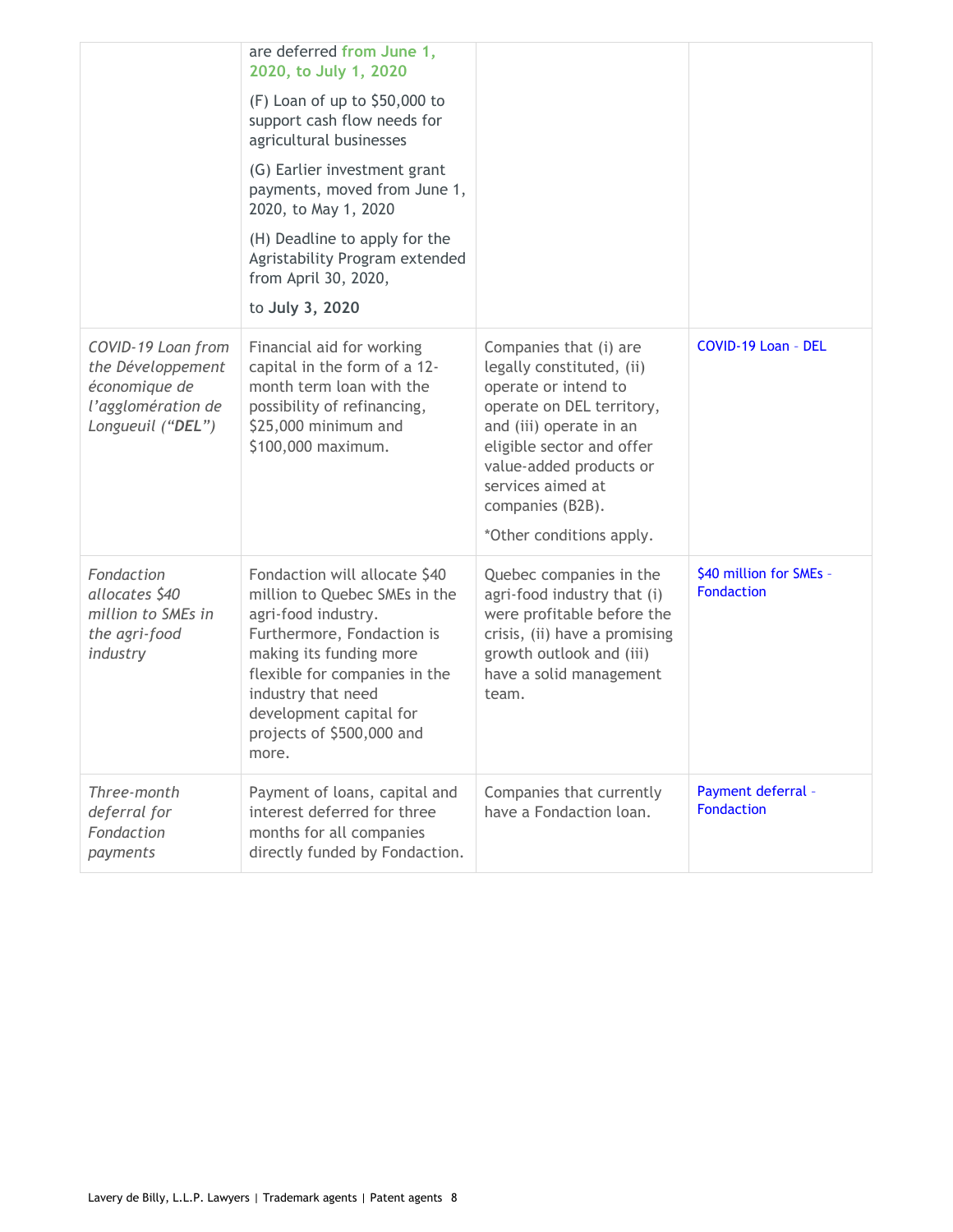### *MEASURES FOR INDIVIDUALS*

| <b>FEDERAL INITIATIVES</b>                                          |                                                                                                                                                                                                                                                                                                                                                             |                                                                                                                                                                                                                                                                                                                                                                                                                                                                 |                                                                                         |
|---------------------------------------------------------------------|-------------------------------------------------------------------------------------------------------------------------------------------------------------------------------------------------------------------------------------------------------------------------------------------------------------------------------------------------------------|-----------------------------------------------------------------------------------------------------------------------------------------------------------------------------------------------------------------------------------------------------------------------------------------------------------------------------------------------------------------------------------------------------------------------------------------------------------------|-----------------------------------------------------------------------------------------|
| <b>Measures</b>                                                     | <b>Descriptions</b>                                                                                                                                                                                                                                                                                                                                         | Individuals targeted                                                                                                                                                                                                                                                                                                                                                                                                                                            | <b>Links</b>                                                                            |
| Elimination of the<br>waiting period -<br>Employment<br>Insurance   | Elimination of the mandatory<br>one-week waiting period for<br>people who apply for<br><b>Employment Insurance</b><br>sickness benefits due to<br>COVID-19.<br>In effect since March 15,<br>2020, with a maximum<br>duration of 15 weeks.                                                                                                                   | Canadian workers who do<br>not have paid sick leave and<br>are sick, quarantined or<br>forced to stay home to care<br>for their children.                                                                                                                                                                                                                                                                                                                       | <b>Employment Insurance -</b><br><b>Government of Canada</b>                            |
| Canada Emergency<br>Response Benefit<br>(CERB)                      | Taxable benefit of \$2,000 per<br>month for a period of four<br>months. Taxes are not<br>deducted at the source. This<br>benefit replaces the<br>previously announced<br><b>Emergency Care Benefit and</b><br>Emergency Support Benefit.<br>In effect from March 15,<br>2020, to October 3, 2020.<br>*Similar assistance is also<br>available for students. | Canadians who (i) are at<br>least 15 years old; (ii) have<br>stopped working due to<br>COVID-19 and did not quit<br>their job voluntarily, or are<br>eligible for regular or<br>sickness benefits; (iii)<br>earned at least \$5,000 in<br>2019 or in the 12 months<br>preceding the application;<br>and (iv) are or expect to be<br>without income from<br>employment or self-<br>employment for 14<br>consecutive days during the<br>initial four-week period. | <b>Canada Emergency</b><br>Response Benefit -<br><b>Department of Finance</b><br>Canada |
| Amendments to<br>mortgage insurance<br>eligibility criteria         | Amendments to mortgage<br>insurance eligibility criteria<br>through the Canadian<br>Mortgage and Housing<br>Corporation and the Insured<br>Mortgage Purchase Program.<br>In effect from March 24,<br>2020, to December 31,<br>2020.                                                                                                                         | Individuals with low loan-to-<br>value mortgages funded<br>before March 20, 2020,<br>(i) with a maximum<br>amortization term up to 30<br>years commencing from<br>when the loan was funded or<br>(ii) whose purpose includes<br>the purchase of a property,<br>subsequent renewal of such<br>a loan, or refinancing.                                                                                                                                            | <b>Additional measures -</b><br><b>Department of Finance</b><br>Canada                  |
| Flexibility for<br>individuals filing<br>and paying income<br>taxes | The Canada Revenue Agency<br>has deferred the deadline for<br>filing income taxes to June 1,<br>2020, and tax payments are<br>deferred to after August 31,<br>2020 (without interest or<br>penalties).                                                                                                                                                      | Applies to all Canadian<br>taxpayers.                                                                                                                                                                                                                                                                                                                                                                                                                           | Flexibility for taxpayers -<br><b>Government of Canada</b>                              |
| Increasing the<br>Canada Child                                      | The CCB is being increased by<br>up to \$300 per child for 2019-                                                                                                                                                                                                                                                                                            | Eligible Canadian families<br>with at least one child.                                                                                                                                                                                                                                                                                                                                                                                                          | Increasing the CCB -<br><b>Government of Canada</b>                                     |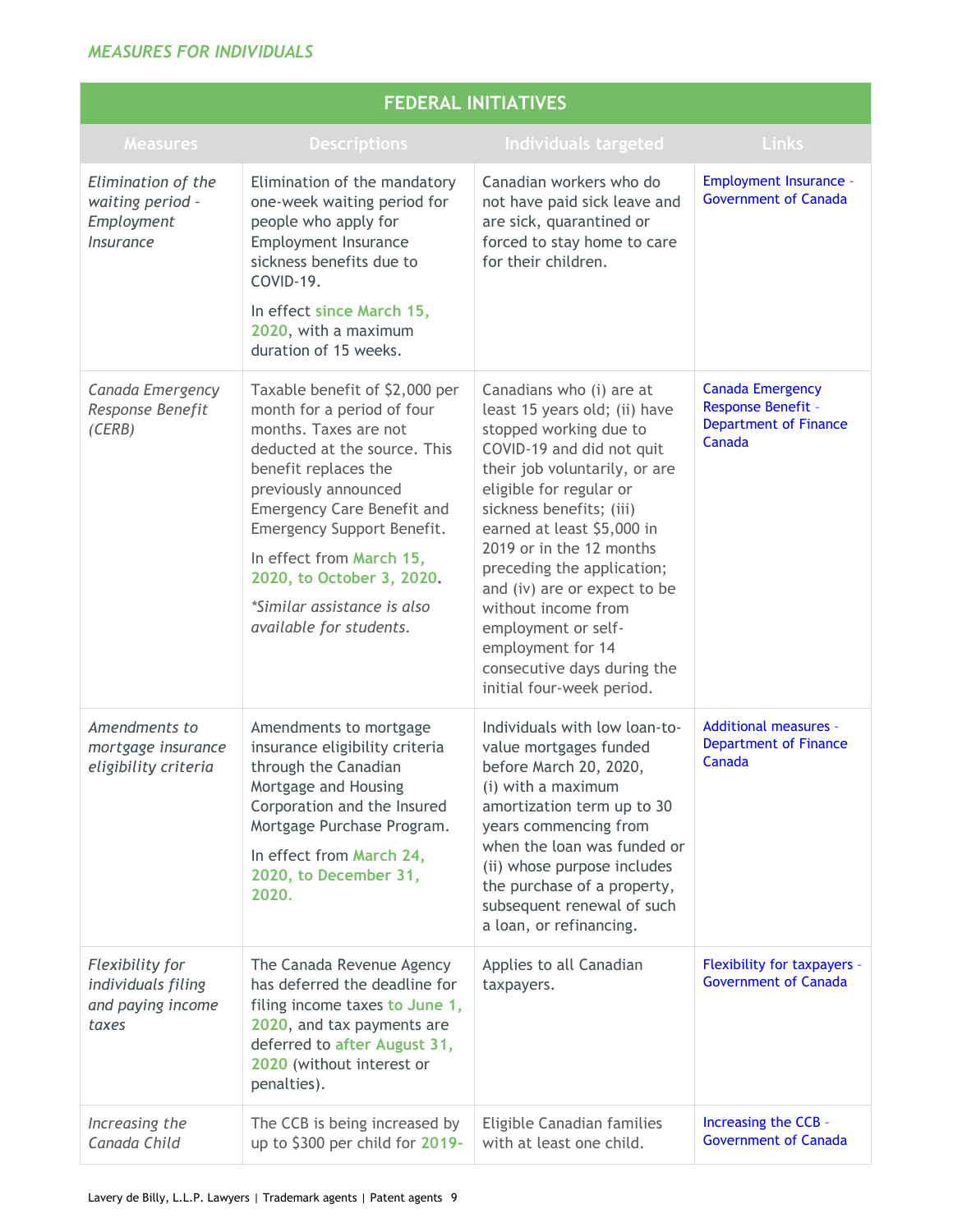| Benefit ("CCB")                                                                                       | 2020.                                                                                                                                                                     |                                                    |                                                                                         |
|-------------------------------------------------------------------------------------------------------|---------------------------------------------------------------------------------------------------------------------------------------------------------------------------|----------------------------------------------------|-----------------------------------------------------------------------------------------|
| Special Goods and<br>Services Tax credit<br>payment                                                   | A one-time special payment of<br>almost \$400 for single<br>individuals and \$600 for<br>couples through the Goods<br>and Services Tax credit,<br>starting April 9, 2020. | Applies to all low- and<br>modest-income families. | Special GST credit -<br><b>Government of Canada</b>                                     |
| Suspension of<br>Canadian student<br>loan and apprentice<br>loan repayment and<br>applicable interest | Student loan and interest<br>repayment will be suspended<br>until September 30, 2020.                                                                                     | Canadian students who have<br>student loans.       | <b>National Student Loans</b><br><b>Service Centre -</b><br><b>Government of Canada</b> |
| Minimum<br>withdrawals from<br>Registered<br>Retirement Income<br>Funds reduced                       | Required minimum<br>withdrawals from Registered<br>Retirement Income Funds<br>("RRIF") reduced by 25% for<br>2020.                                                        | RRIF holders.                                      | Minimum withdrawals<br>from RRIFs reduced -<br><b>Government of Canada</b>              |

| <b>PROVINCIAL INITIATIVES</b>                                                     |                                                                                                                                                                                                                                                                                                                                                                                                         |                                                                                                                                                                                                                                                                                                                                                                                                                                                                                            |                                                                                                    |
|-----------------------------------------------------------------------------------|---------------------------------------------------------------------------------------------------------------------------------------------------------------------------------------------------------------------------------------------------------------------------------------------------------------------------------------------------------------------------------------------------------|--------------------------------------------------------------------------------------------------------------------------------------------------------------------------------------------------------------------------------------------------------------------------------------------------------------------------------------------------------------------------------------------------------------------------------------------------------------------------------------------|----------------------------------------------------------------------------------------------------|
| <b>Measures</b>                                                                   | <b>Descriptions</b>                                                                                                                                                                                                                                                                                                                                                                                     | <b>Eligible Individuals</b>                                                                                                                                                                                                                                                                                                                                                                                                                                                                | <b>Links</b>                                                                                       |
| Incentive program<br>to retain essential<br>workers (IPREW)                       | Taxable financial assistance<br>of \$100 per eligible work<br>week provided to essential<br>workers during the pandemic<br>for a maximum of 16 weeks<br>that aims to make up the<br>their<br>difference between<br>wages and the CERB.<br>This program will be available<br>starting May 19, 2020, and<br>will be retroactive to March<br>15, 2020. The first payment is<br>scheduled for May 27, 2020. | Those eligible are essential<br>services workers who (i) are<br>at least 15 years old, (ii)<br>receive gross wages of \$550<br>or less per week, (iii) have<br>annual<br>employment<br>an<br>income of at least \$5,000<br>and a total annual income of<br>no more than \$28,600 for<br>2020, and (iv) resided in<br>Quebec on December 31,<br>2019, and will reside in<br>Quebec throughout 2020.<br>In order to be eligible for<br>the IPREW, workers must<br>not be receiving the CERB. | <b>IPREW - Revenu Québec</b>                                                                       |
| <b>Flexibility measures</b><br>for individuals<br>established by<br>Revenu Québec | Revenu Québec has deferred<br>the deadline for filing income<br>taxes to June 1, 2020, and<br>tax payments are deferred to<br>August 31, 2020.<br>Suspension of instalment<br>payments from June 15,<br>2020, to August 31, 2020, if<br>necessary.                                                                                                                                                      | Applies to all Quebec<br>taxpayers.                                                                                                                                                                                                                                                                                                                                                                                                                                                        | <b>Flexibility measures -</b><br>Revenu Québec<br>Information bulletin -<br>Ministère des Finances |
| Suspension of<br>student debt<br>repayment                                        | Suspension of student debt<br>and interest repayment for a<br>period of six months.                                                                                                                                                                                                                                                                                                                     | Applies to all Aide financière<br>aux études clients.                                                                                                                                                                                                                                                                                                                                                                                                                                      | Repayment of a student<br>loan - Government of<br>Quebec                                           |